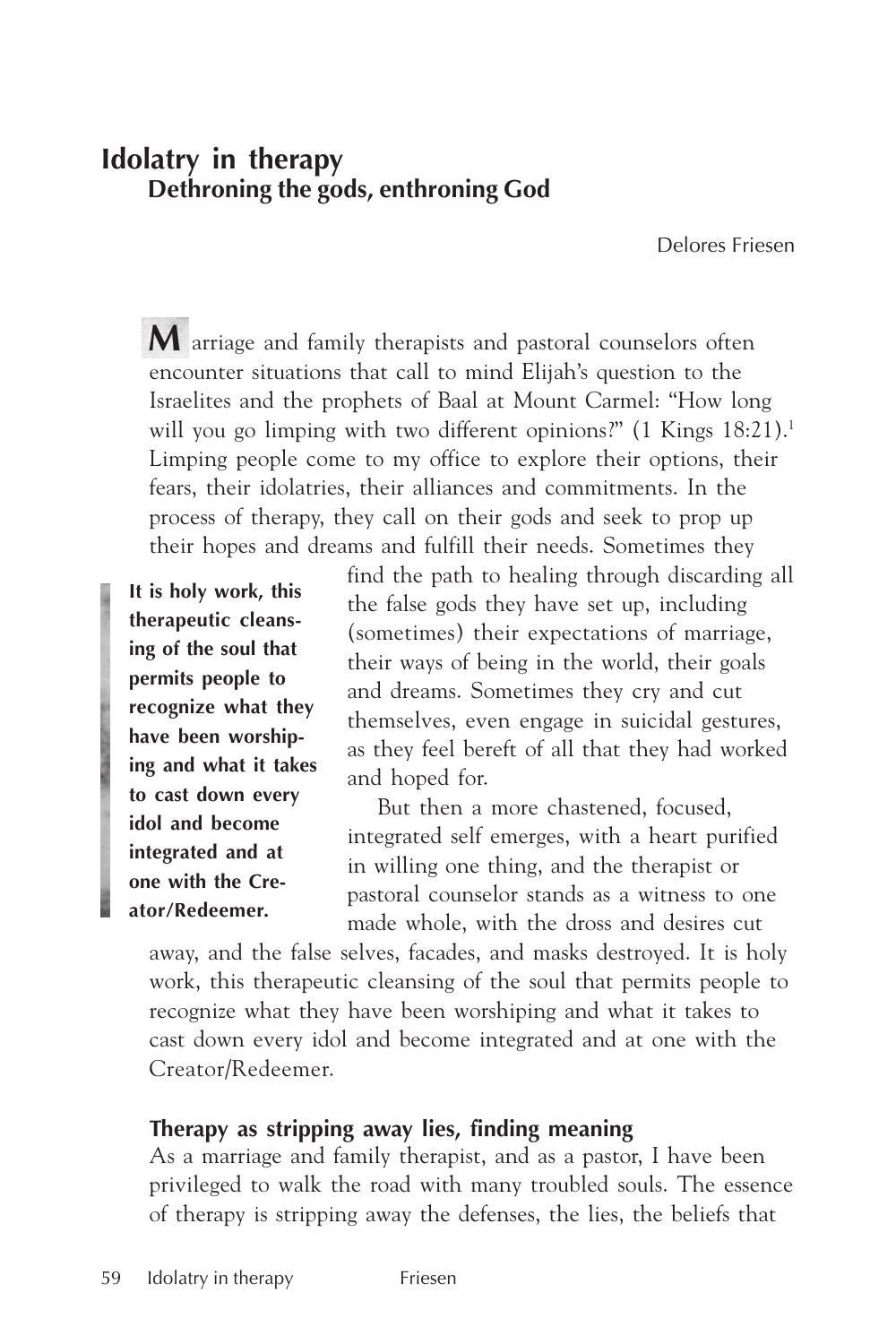keep one bound to relationships or ideas that no longer are life giving and freeing to the soul. The second step, which is sometimes neglected, is equally necessary: helping a client or a parishioner or a troubled, isolated person connect with others and find meaning and purpose in relationships, work, and service. As Alfred Adler summarized it, healthy people are able to love and to work. They, like God, are able to create and redeem. They are focused, single-minded, purposeful. They no longer have to blame others for their situation, or complain, or run around seeking solutions and cures. Instead they have found the center that integrates and holds their life together. They no longer seek solace in passive-aggressive behaviors, violent actions, or anxiety-ridden patterns that threaten or destroy the self and others.

The common idols of our culture—beauty, achievement, riches, privacy, technology, power, adulation, sports, possessions, polarizing political ideologies, pornography, and militarization captivate and enslave. At the heart of most of these idols is the attempt to present the self as more than it is. For example, anorexia may be an attempt to meet the cultural ideals of slimness and beauty, but to deny the body its food is akin to denying the soul what it needs to flourish and grow. Addictions are often used to mask feelings and to relax people and help them lose their inhibitions, be one of the crowd, and be accepted and desired by others. Narcissism is self-worship; anxiety often signifies an inability to trust and find safety and security.

Jesus' response to the rich ruler, and to the lawyer—seeking, intelligent people who were captured by the idols of their day was: "You shall love the Lord your God with all your heart, with all your soul, and with all your mind, and you shall love your neighbor as yourself " (Matt. 22:37–38). Much of the work of therapy is helping people discover who and what they love, and helping them to do it with all their heart, all their soul, and all their mind. When a divided mind and heart cannot let go of its idols and the pulls and pushes of others, there is no center, no loyalty, no integration of heart and mind and soul. The practice of therapy strips away what is false, what divides the soul—perhaps the marriage or the vocation—from one's personhood, and seeks to guide the person back to the *imago Dei.* Finding one's true self, understanding one's personality, developing the courage to ask for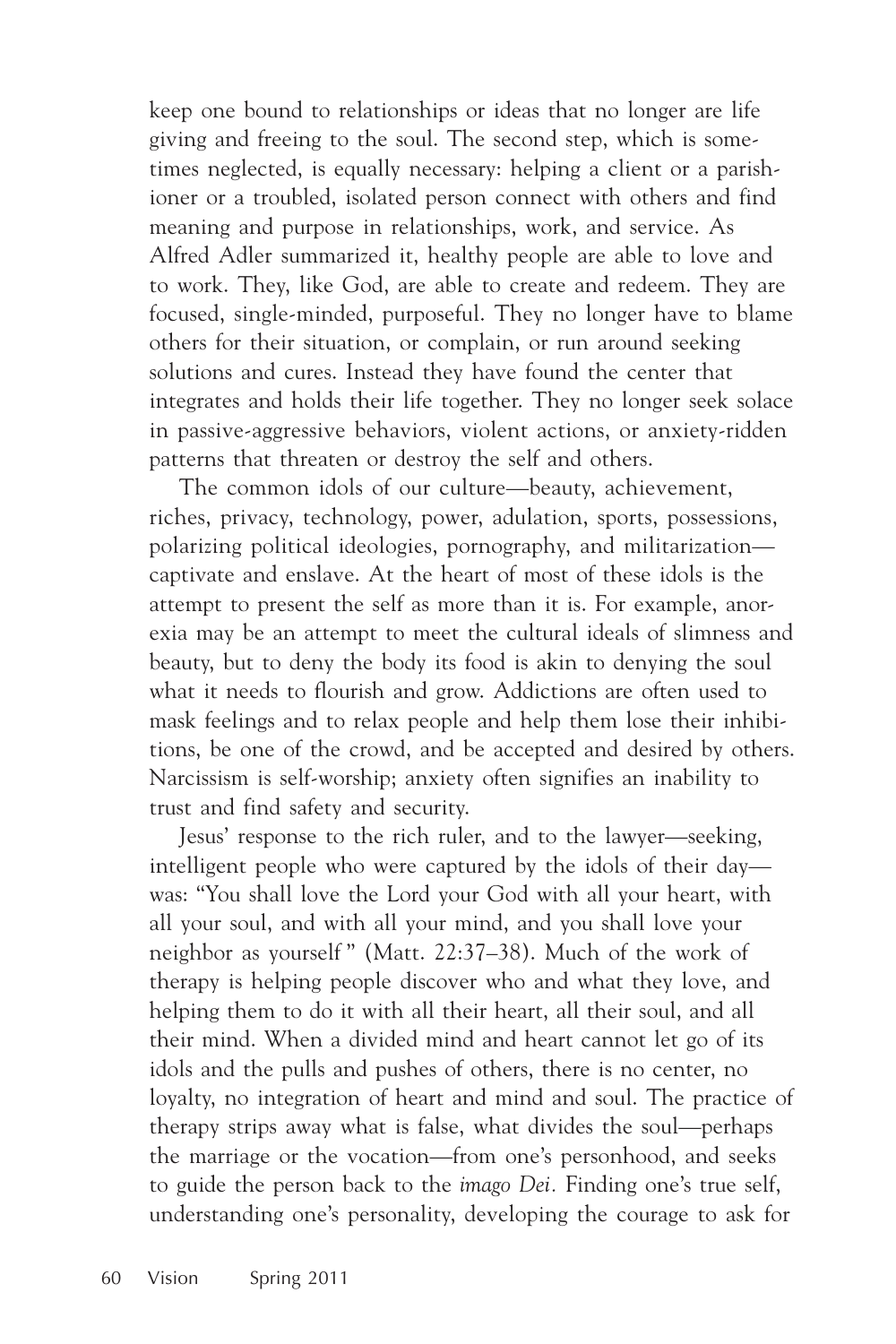what one needs and wants, letting go of family expectations, and exploring past wounds are all ways the relationship of therapist and client heals and purifies.

For the therapist and pastor, often the task is to challenge the dominant story, the narrative that keeps a person bound or running after things that do not satisfy. In practice, this means approaching the other in humility and empathy, valuing the other and helping him mourn, let go, and discover a new story, a new identity, a new focus. As Jesus put it so aptly in the Beatitudes,

**For the therapist and pastor, often the task is to challenge the dominant story, the narrative that keeps a person bound or running after things that do not satisfy.**

blessing comes when one mourns; hungers and thirsts; is merciful, pure in heart, poor in spirit. And being a peacemaker and finding resilience even in the midst of persecution, evil, and false accusations are other marks of those who follow God's way.

People often come for therapy bringing a combination of unworthiness, shame, and general unhappiness with their life. All these

negative feelings enthrone the self and put one in a position more important than the other's or even than God's. In marital counseling, partners often insist that they are innocent, and the one who had the affair, the one who hurt them or left them, is the scum of the earth. The real work of therapy is to dethrone the self, recognize one's own failings and needs, and figure out how to connect with the other and build a bridge of communication so at least some of both partners' needs can be met.

#### **Bound by fear of rejection**

A medical student, the first in her family of origin to attend college, is failing her classes. Her constant negative self-talk floods her mind and heart and soul, so she no longer believes that she is capable of becoming a doctor. Exploring her intense anxiety, selfloathing, and depression reveals deep fears that if she did succeed, she would no longer be accepted by the blue-collar mechanics in her family. Her dreams and vision, her deep desire for "something better than working on cars," are buried under the family rules, the traumatic memory of hazing when she graduated from college, and her procrastination and inability to focus enough to study. She constantly thinks of herself, her failures and dilemmas. She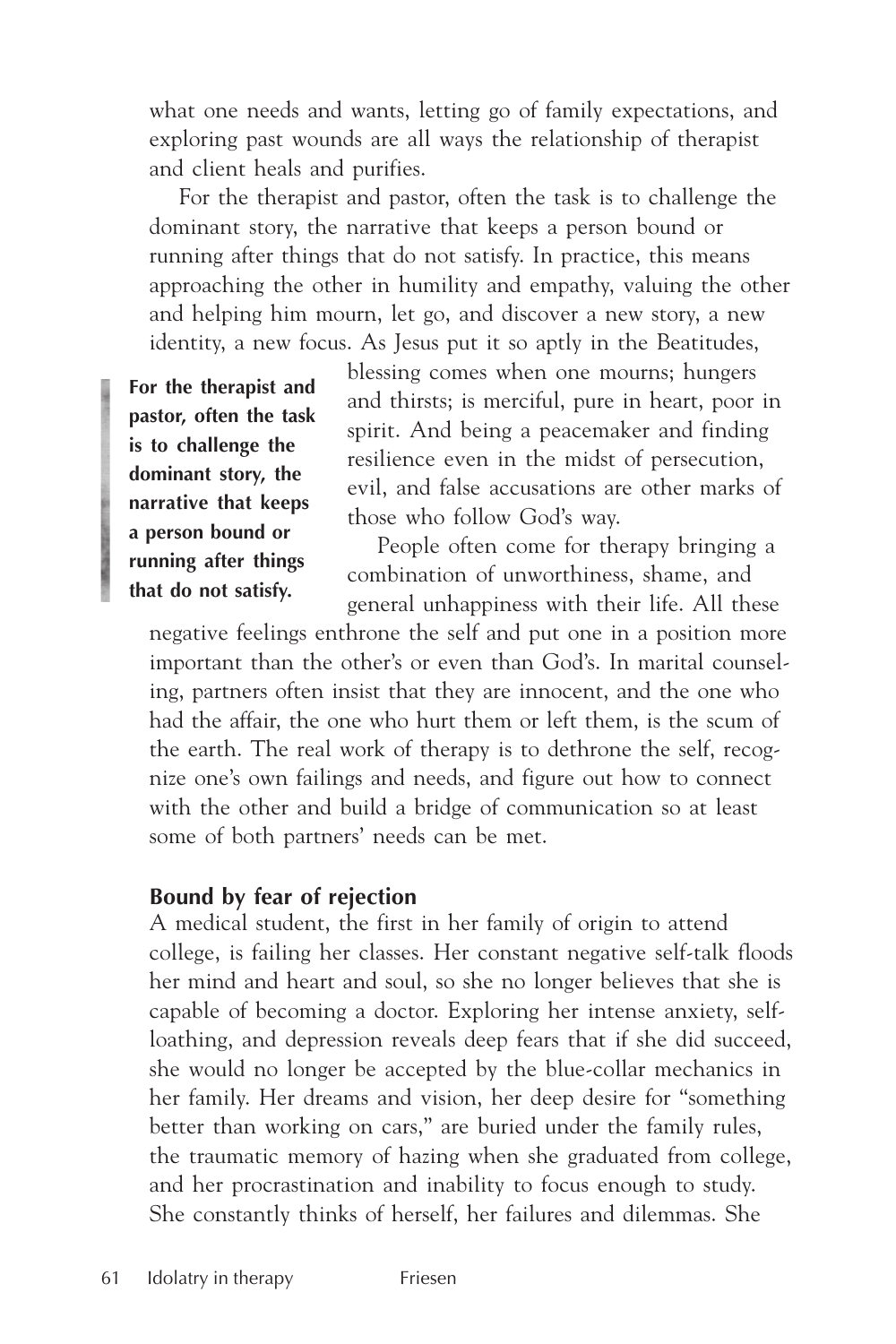has to begin by naming her fears and worries, and recognizing how self-centered it all is. Then she can start to unpack how much she has idolized "becoming a doctor, and helping my parents get a nice house, so they don't have to work so hard." She has valued medical school not for what she can learn but for the prestige, power, and money she thought it would grant her, when she finally made it through and was a doctor.

The simple act of wearing a rubber band on her wrist and snapping herself with it every time she engages in negative selftalk awakens her to the violence she is doing to herself, and the self-sabotaging attitudes she is indulging. She finally admits that she needs to be a part of her family more than she needs to rescue them or prove to them that she is somebody. She acknowledges her fear that to move beyond where they are might create a chasm so wide it could not be bridged! Her depression and despair are an opportunity to ask herself questions: Who am I? Who is God? What is my purpose in life? What is realistic and possible? What gives life to my soul?

### **Dethroning the gods of self-justification**

A wife and husband are each convinced that the other is narcissistic, self-centered, and impossible to live with, and they are probably both right. Their only child has adopted the patterns they have modeled: they scream, dig in their heels, act in passiveaggressive ways, and are resentful and full of anger and disappointment, because "you have let me down again." These partners have learned not to expect—or give—much. They distance each other in order to keep conflict levels from escalating, and they put each other down in front of their child.

Unless they can dethrone the gods of self-righteousness, selfjustification, and self-sufficiency; until they can give up sarcasm and coldness; as long as they refuse to give and receive counsel, grace, sex, understanding and forgiveness, their marriage and their child are at risk. Both are Christians, but their reality is so far from their expectations of a partner "who would always love and care for me" that they have ceased to hope. Recognizing idols and idolized views of self and other will be one place to begin the therapeutic process. Grace, intimacy, delight, and love would all help heal their shame and disgust. When the therapist asks, "Who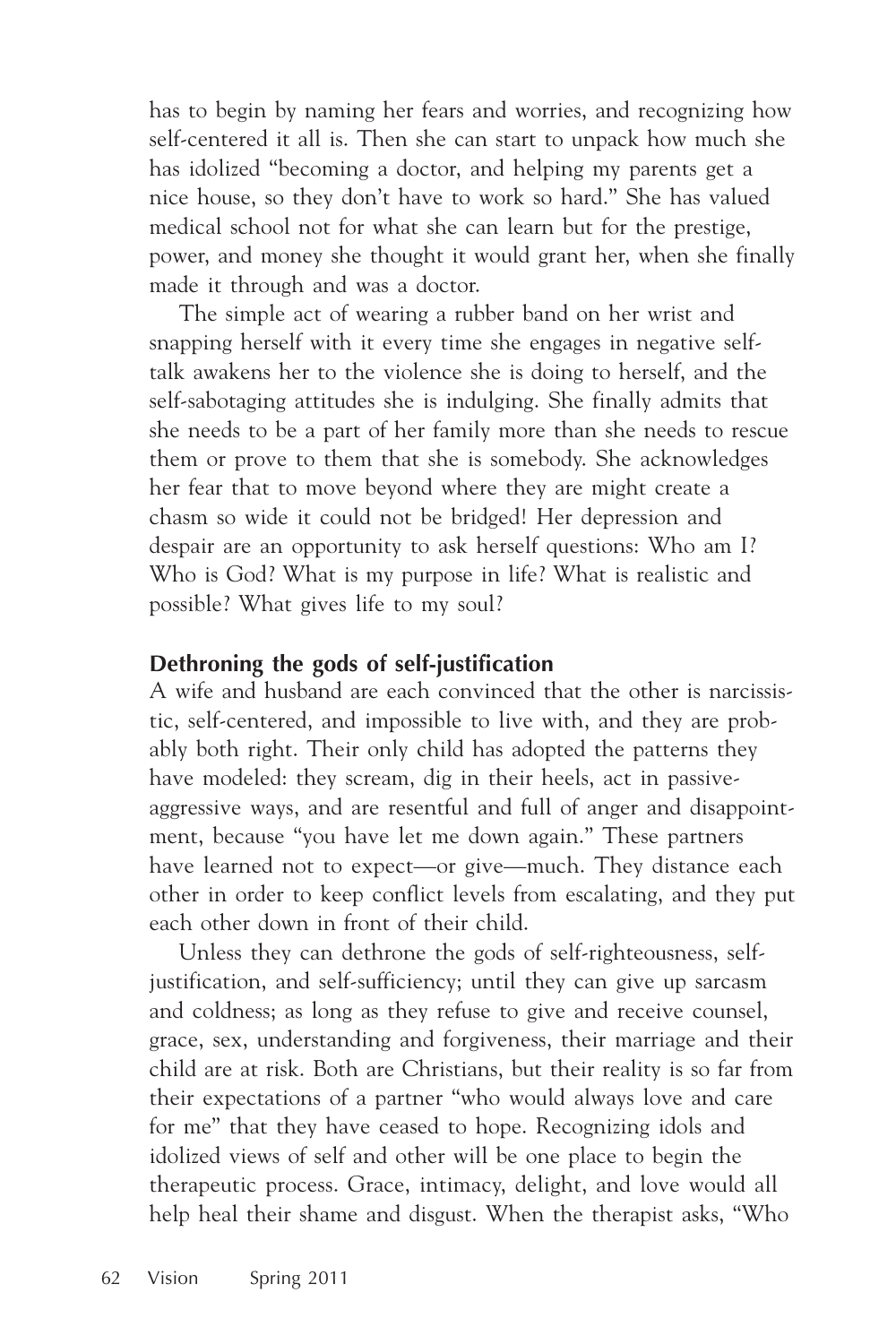delights in you?" "Who gives you grace and accepts you just as you are?" she also offers acceptance, grace, and unconditional positive regard, allowing each individual and the couple and family an opportunity to experience a relationship based on Godlike behaviors and trust. Insecure attachments are healed by consistent love and acceptance, and the therapist uses heart, soul, and mind, feelings, experiences, story, and metaphor to challenge and connect.

### **Dying to accumulate**

A professional man spent his retirement agonizing over the ups and downs of the stock market, anxiously calculating whether his savings and investments would suffice. His fascination with the economy's vagaries became an obsession, and he traded almost daily. He lived to read the business news and check his accounts, and he increasingly isolated himself from the outside world, even ignoring his wife, children, and neighborhood, as he made deals motivated by his fears and by a desire to take advantage of others' mistakes. Soon his physical and mental health deteriorated, and he died a broken and disappointed man. One thinks of Jesus' story of the rich fool, who gathered and stored into barns.

But Jesus' admonition to give in full measure also comes to mind: "Do not judge, and you will not be judged; do not condemn, and you will not be condemned. Forgive, and you will be forgiven; give, and it will be given to you. A good measure, pressed down, shaken together, running over, will be put into your lap; for the measure you give will be the measure you get back" (Luke 6:37–38). A good therapist might have been able to help break down the idols that bound this man preoccupied with his stocks among facades of reality. A counselor could perhaps have worked with him and those he loved, seeking to help him find other meanings and purposes for his life, eliciting gratitude for enduring blessings; creating a new narrative, a new story, an engagement with a future removed from the Monopoly game that consumed him.

### **Prisoners to self-loathing**

Women who have had abortions or who have experienced rape or incest or promiscuity sometimes feel they are "damaged goods,"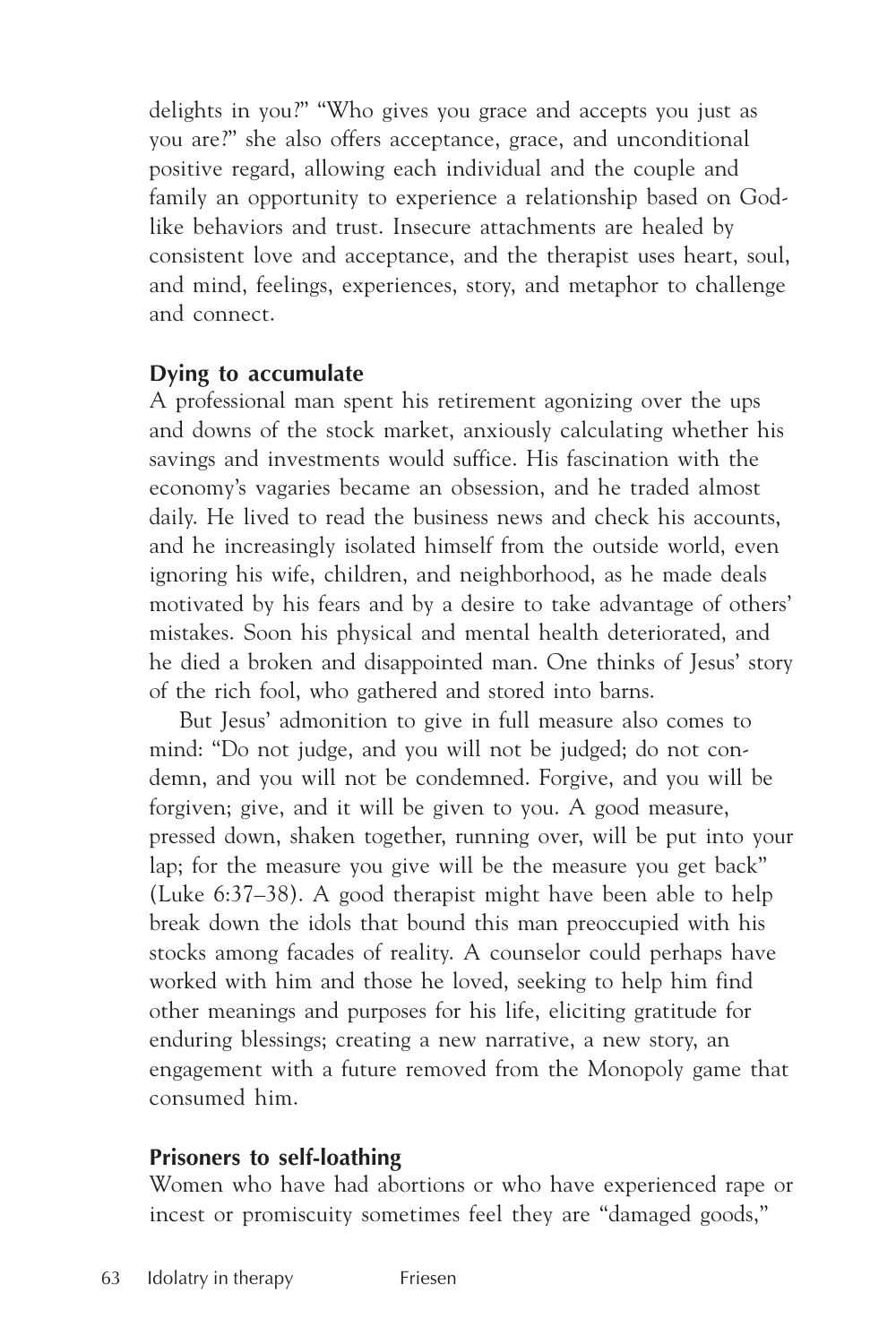and that no one will ever respect or want them. Wise therapists and pastors ask, "Are you too bad to receive grace? Grace woos and comforts us when we think we are too far gone to be rescued. How could you be too bad to receive what is for the bad?"2 They offer acceptance, forgiveness, and love, and they engage in the redeeming and creating work of God, helping their clients find ways to memorialize an unborn child, create cleansing rituals, write lament psalms. They sit with their parishioners in their tears and pain and self-loathing, until these women can believe that God cares and God forgives, and that God wants their allegiance and commitment, not their self-destruction and preoccupation with the idolatry of "what might have been" or "what should never have happened."

### **The promise and pitfalls of counseling**

As a professor of pastoral counseling in a seminary for more than two decades, I have worked with several generations of students, most of them planning for a ministry of counseling, and some for pastoral or chaplaincy vocations. But sometimes it seems that the church values preaching, telling, and leading more than service,

**Why not train our pastors** *and* **our counselors to listen to the confessions and pain of those who come to them, so they can help break down the idols and offer forgiveness and grace?**

healing, and counseling. Why not train our pastors *and* our counselors to listen to the confessions and pain of those who come to them, so they can help break down the idols and offer forgiveness and grace? Why do we continue to perpetuate the practice and idea that mission and ministry are more worthy vocations than counseling?

Even more troubling are claims to have The Truth, The Method, or The Correct Theology, which then becomes in itself

idolatrous. For example, the commitment of the Biblical Counseling Movement "to use only the Bible in its counseling theory and practice and its general rejection of modern psychology are based on the theological assumption that the Bible is entirely and singularly sufficient for counseling and psychotherapy."3 Whenever an ideal or theological concept or even an ethical position becomes set in stone, it elevates that truth, that belief, that idea to the level of an idol.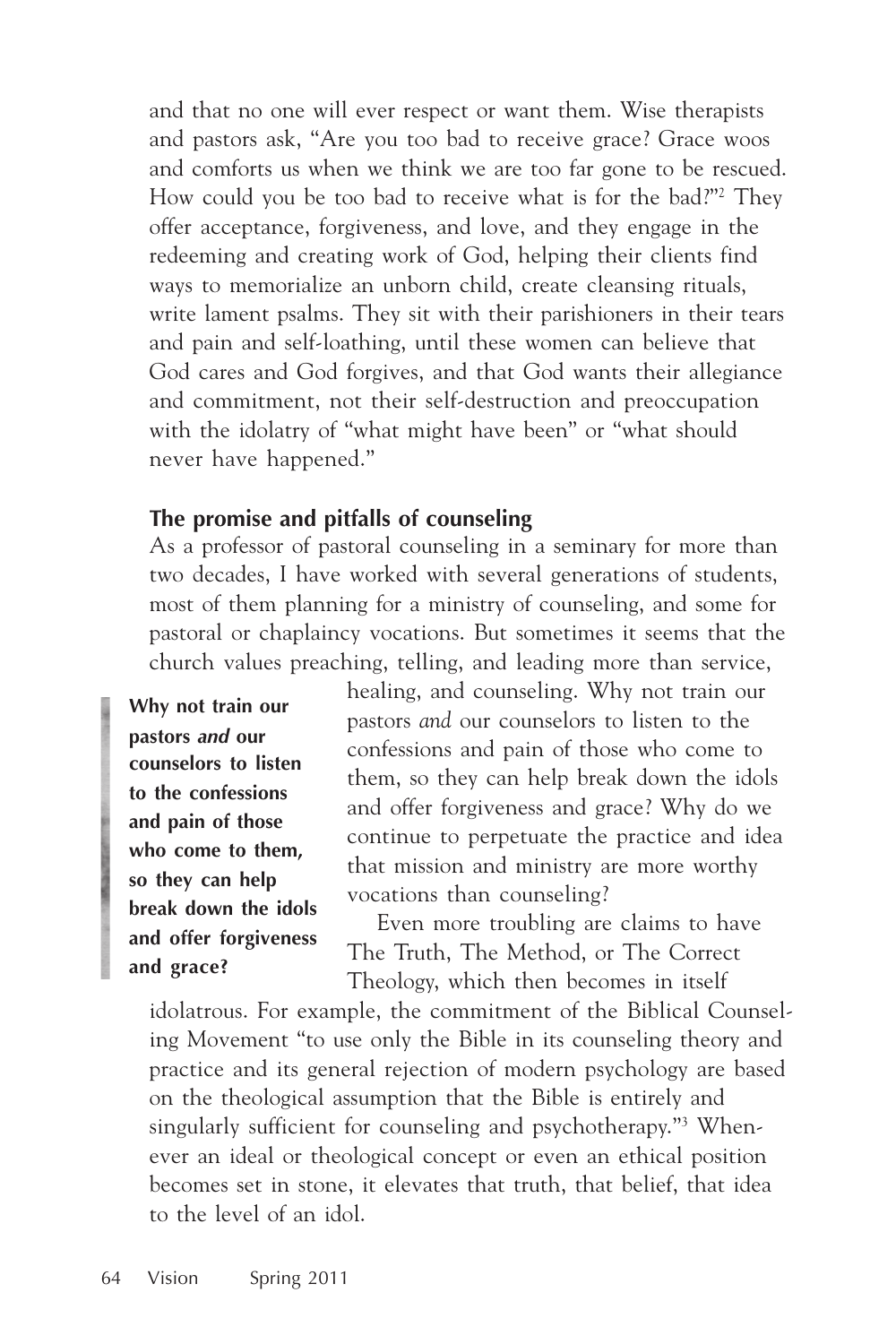When elements of the Christian faith are taken as ultimate, or one counseling method is chosen as the one and only way to engage in the cure of souls, this becomes

> *the most difficult form of idolatry for Christians to recognize, because it clings to the trappings of Christian subculture and, in the worst cases, to the very means of grace that foster one's relationship with God. Nonetheless, these means can become unconsciously identified with the Self and subservient to its narcissistic agenda and so take on an idolatrous significance in relation to God. Here, religious activity (e.g., church-going, praying, personal devotions, evangelism), the Bible, Christian doctrine, pride in one's denomination or branch of Christianity, a gift of the Spirit, the type of Christian counseling we do and even the fact of one's salvation can be unconsciously abstracted from God and become paradoxical sources of self-aggrandizement and selfsatisfaction. They can make believers feel superior to others and so become, at least in part, the unconscious focus of one's ultimate reliance, paradoxically dissociated from the very God to whom they are supposedly related.*<sup>4</sup>

As Blaise Pascal put it, "We [can] make an idol of truth itself, for truth apart from charity is not God, but His image and idol, which we must neither love nor worship."5

In sum, then, the Christian counselor has many opportunities to challenge idolatry in all its forms. However, those who do this work face unique temptations and risks, not the least of which is setting up oneself or one's own work as healer as the idol. Walking with others as they journey through life and death is holy work, but those of us who accompany others must guard our own hearts and souls and minds lest we elevate our work, our insights, our training, or our wisdom above that of God. And, like our clients and parishioners, we must worship God and God alone, and love the Lord our God with all our heart, soul, strength, and mind, and our neighbors as ourselves.

#### **Notes**

<sup>1</sup> All scripture quotations are from the NRSV.